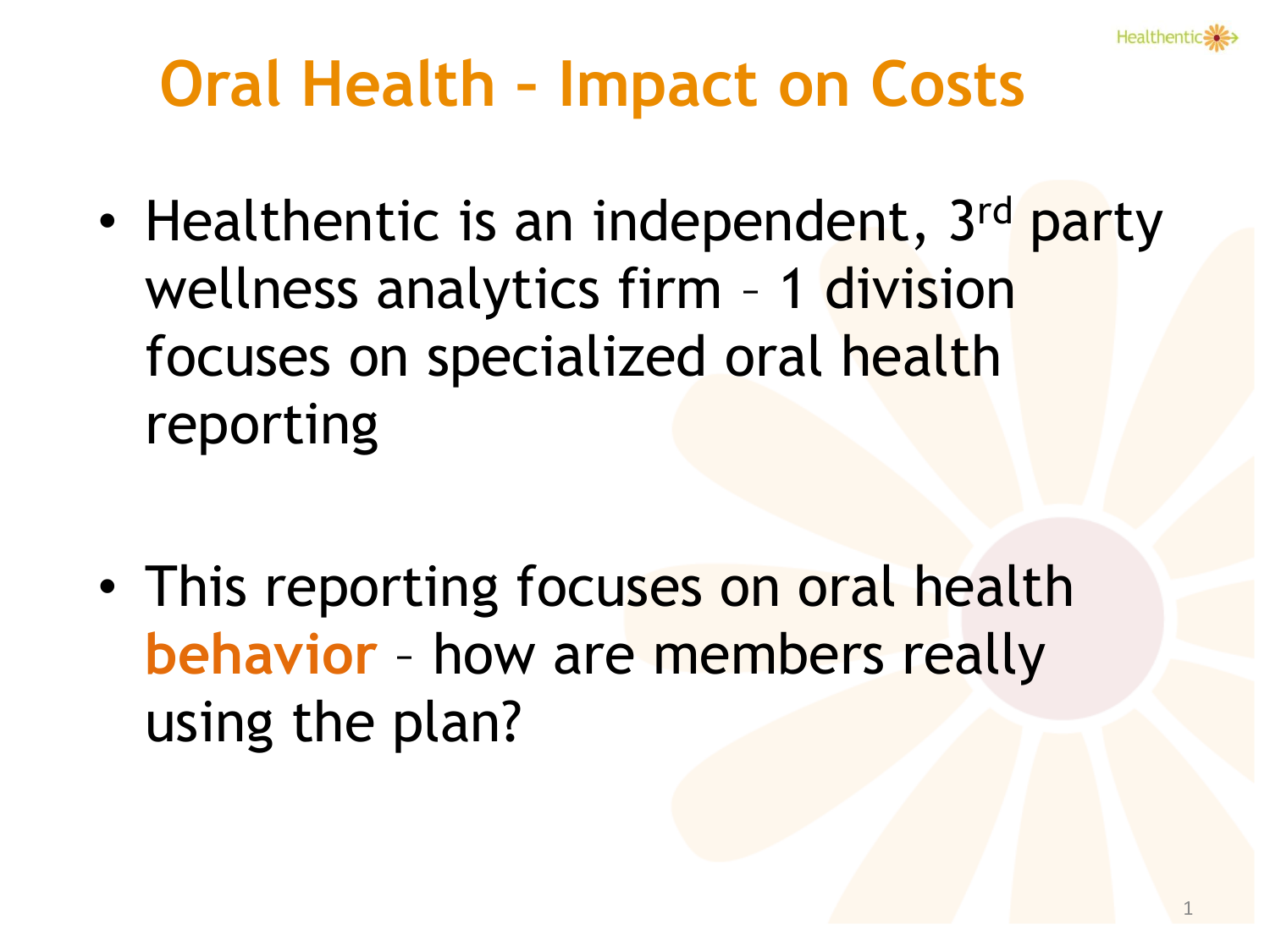



How many people have good oral health?

How many people wait until they're in pain to go the dentist?





How many people don't use their dental plan at all in a given year?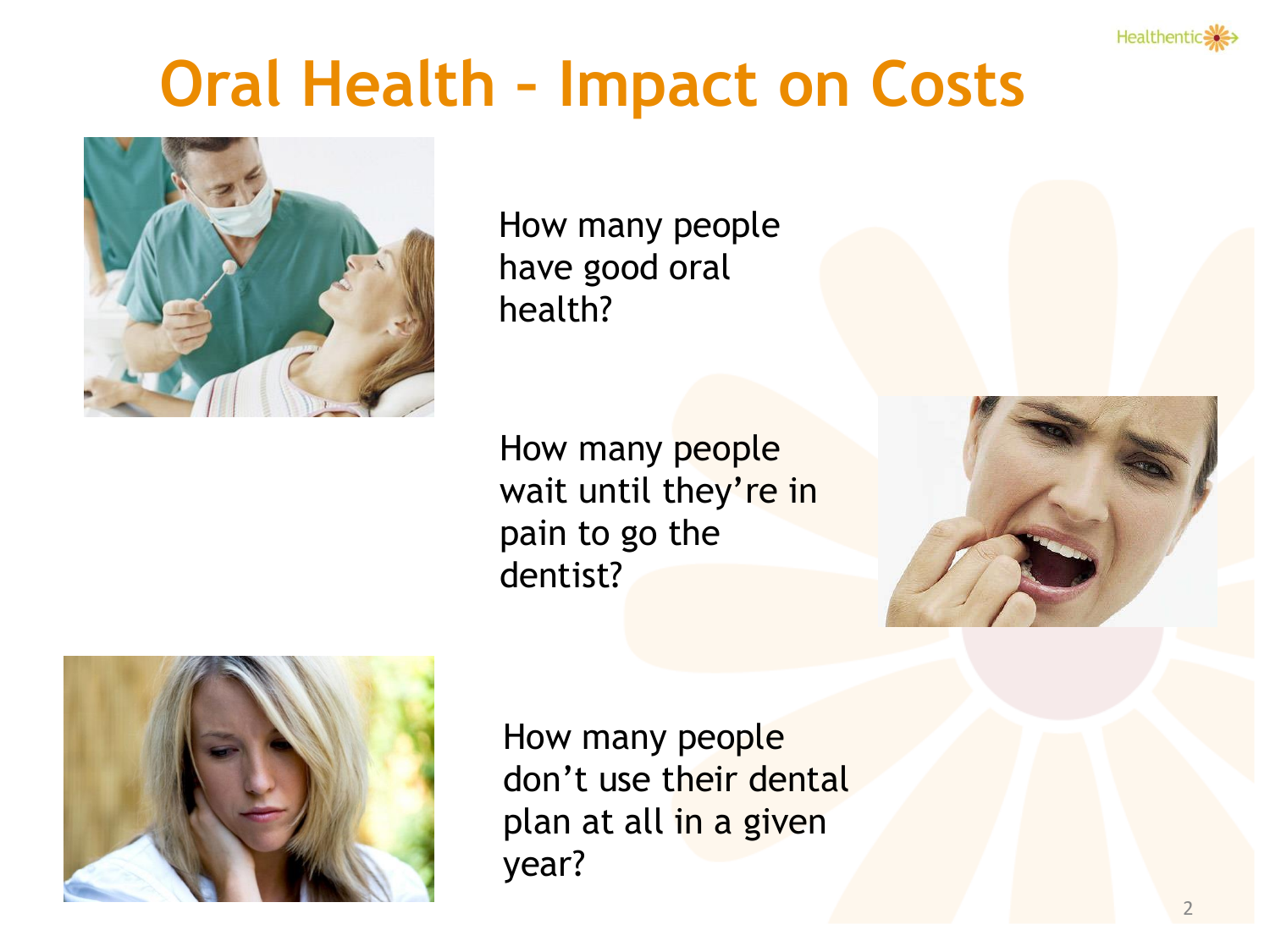



During 24 month period for 2011 and 2012 -- Had at least 1 visit to the dentist, for any reason, during this 2 year period

-- **Had at least 1 preventive dental visit during this time**



During 24 month period for 2011 and 2012 -- Had at least 1 visit to the dentist, for any reason, during this 2 year period

-- **Did not have a preventive dental visit during this time**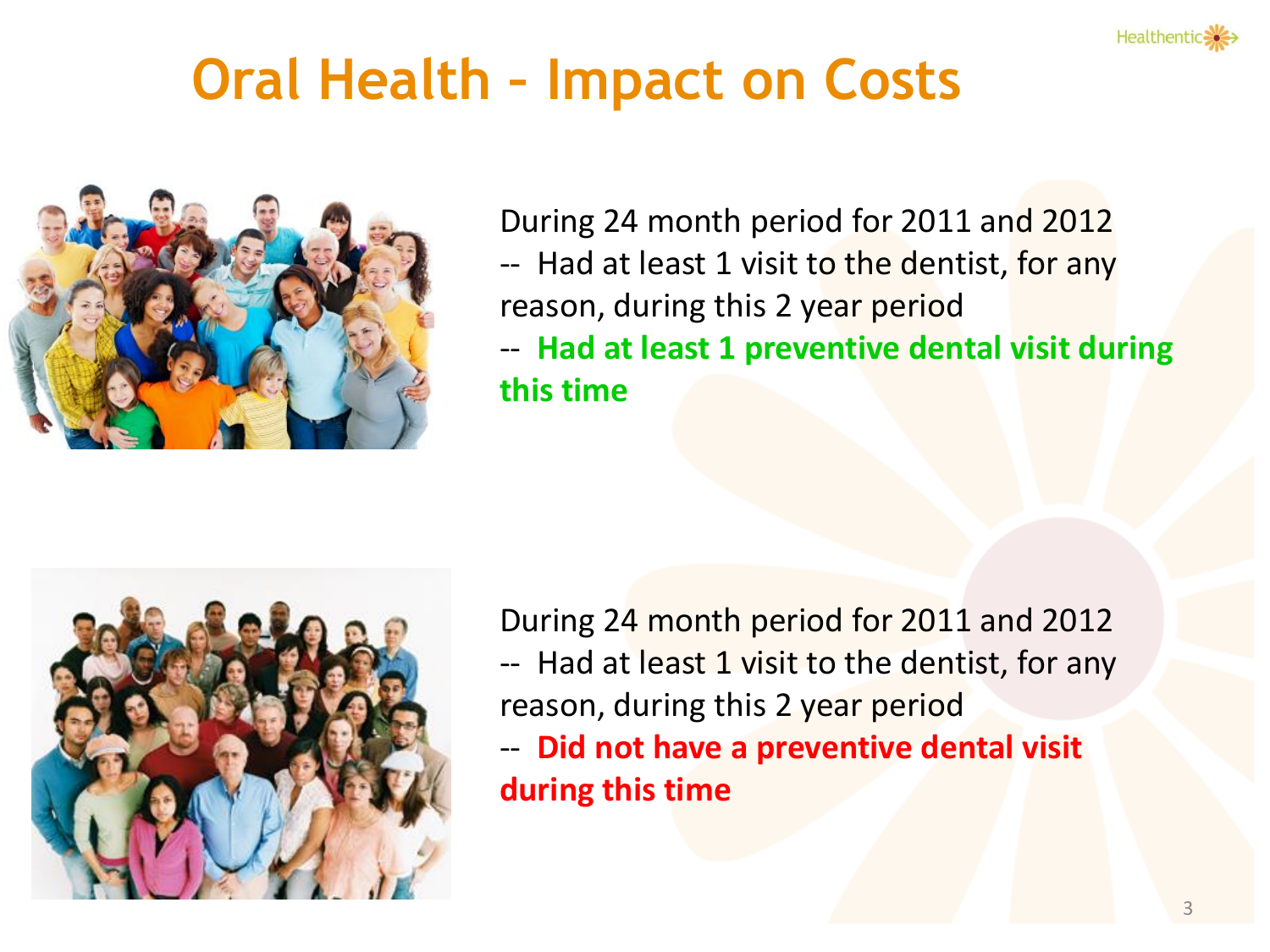





The normalized total dental costs for this group for 2012 only = \$637 or **\$266 LESS**  than the group below

- The routine dental checkups are helping to avoid or postpone more expensive and/or intensive treatment
- 1 surface filling vs a 3 surface filling

The normalized total dental costs for this group for  $2012$  only =  $$903$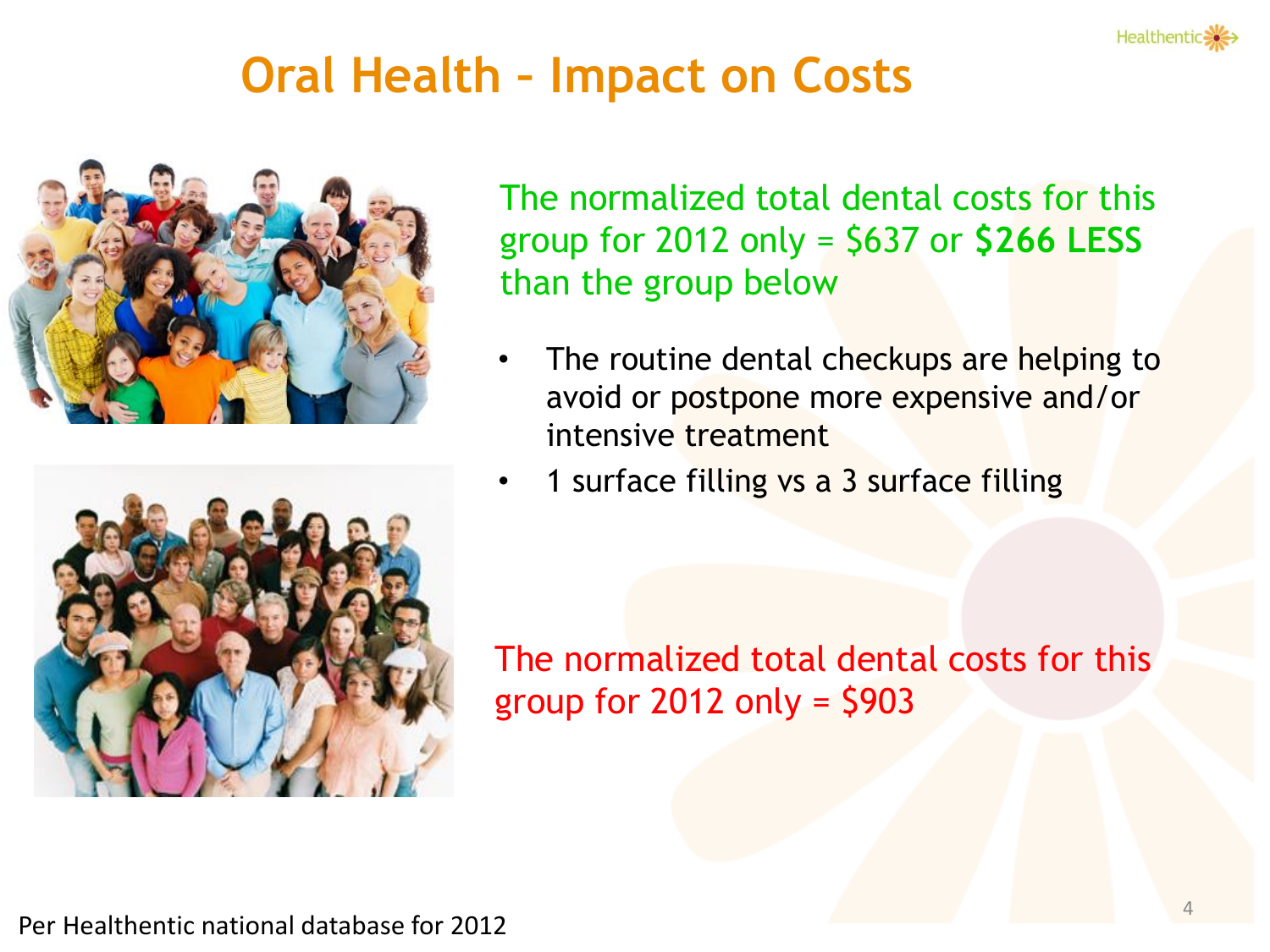

# **Oral Health – Impact on Costs Sealants for Children**



### **\$35 per child per year**

savings in restorative costs for those children getting sealants vs those without

#### **49% Reduction** in number of fillings per 1,000 molars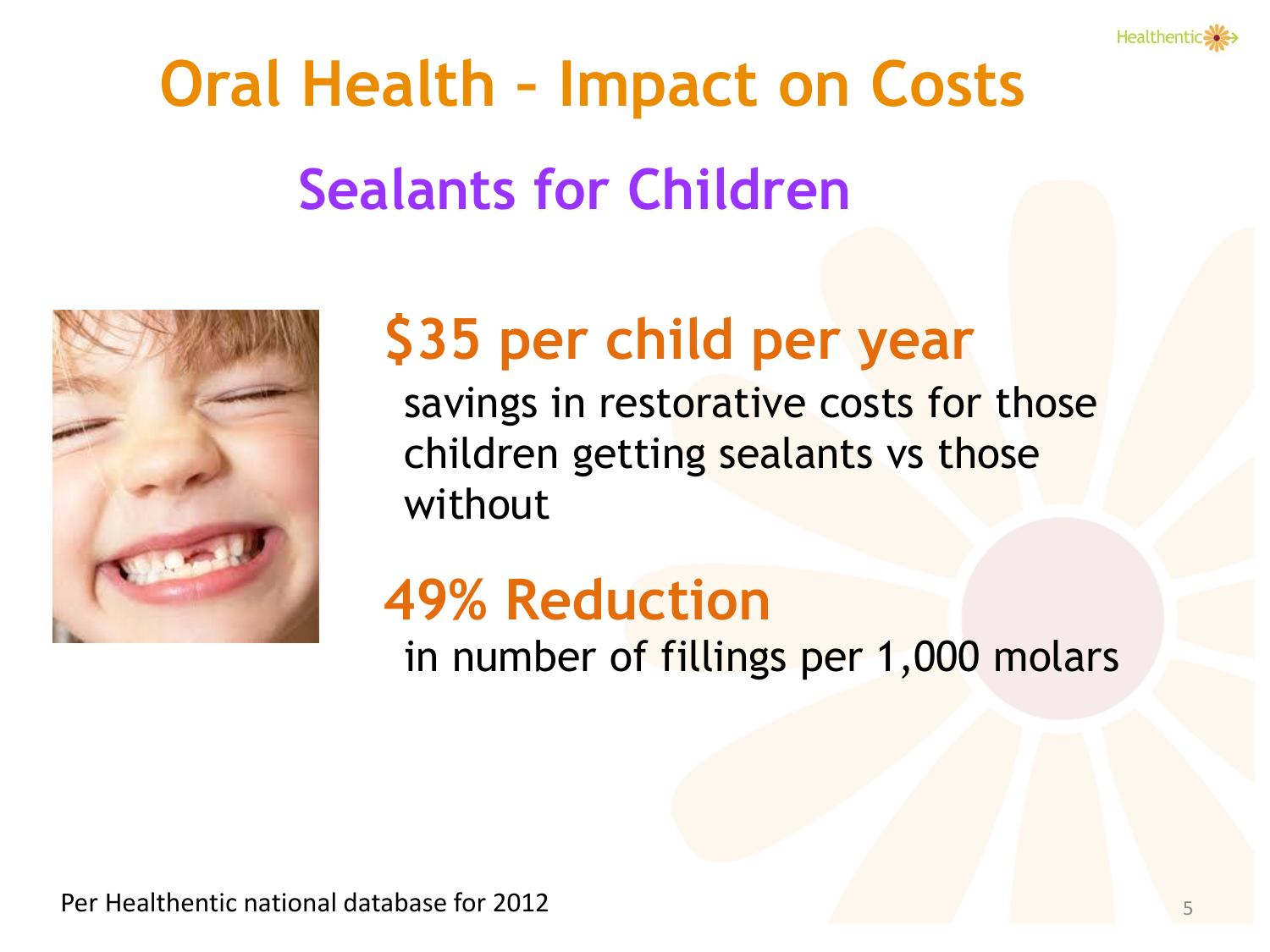

# **Oral Health – Impact on Costs Women's Health**

In any given year,

**40%** of the young women in your group,

who are of childbearing age,

**will not seek** a dental check-up

This includes both employees and spouses

Part of the overall women's health message – "Be in good health before you conceive – get a dental check-up!"